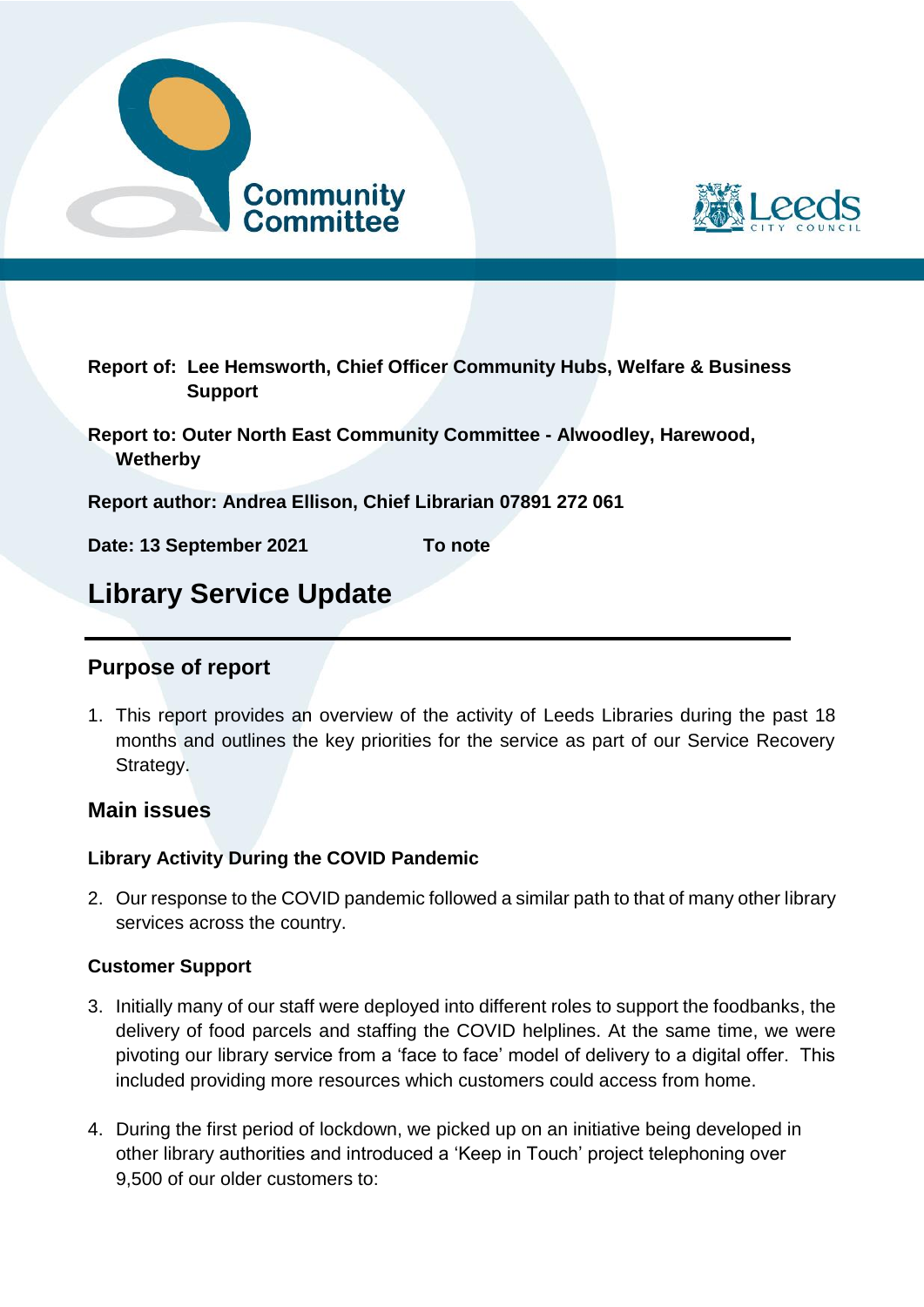- Keep them updated about what was happening in the library service
- Support them to access the library service and other council services and agencies digitally
- Check that they knew where to get any other help or support as necessary (e.g. the COVID helpline)
- 5. We had some very positive feedback to this initiative which evidenced the real impact of the calls:
	- "Thank you that was the nicest phone call I've had in days."
	- "I had a telephone call this morning from yourselves just to check on whether I am alright and coping with the current lockdown; also, to update me on the library services now available. It is a worthy initiative and did a lot for me. Please extend my thanks."
	- "You are all doing a fantastic job. Thank you very much for all your hard work you Librarians are doing keeping us informed and reading during this horrible time."

## **Customer support for developing digital skills**

- 6. One of the biggest revelations of the pandemic was the extent of digital exclusion and the increased challenges our citizens faced including isolation from essential support, deteriorating mental health and financial hardship. This prompted us to review our digital support offer in Leeds libraries, which we have now rebranded as #Digital121.
- 7. During the lockdowns our #Digital121 telephone service was at the heart of our digital support offer, capturing and directing requests for digital support received from customers and partner organisations and matching them to the most appropriate support and information available from within the service or through referral.
- 8. #Digital121 is a universal offer but during lockdown we targeted those with low digital skills who may have never previously had access to their own device and who needed support to use it more fully. A dedicated #Digital121 marketing campaign focussed on our core offer of providing digital support and encouraging our citizens to get in touch so our librarian team could help them to develop their digital skills and confidence.
- 9. During the pandemic and current restrictions, we delivered this support remotely by telephone or Zoom. Between May 2020 and May 2021, we delivered over 200 support sessions.
- 10.We also invested in more digital resources, increasing our e-book catalogues, and purchasing new resources such as:
	- Niche Academy a range of free online tutorials from setting up an e-mail account or getting started with social media to helping you build your skills using our online resources, such as eBooks, business support and genealogy searches. There has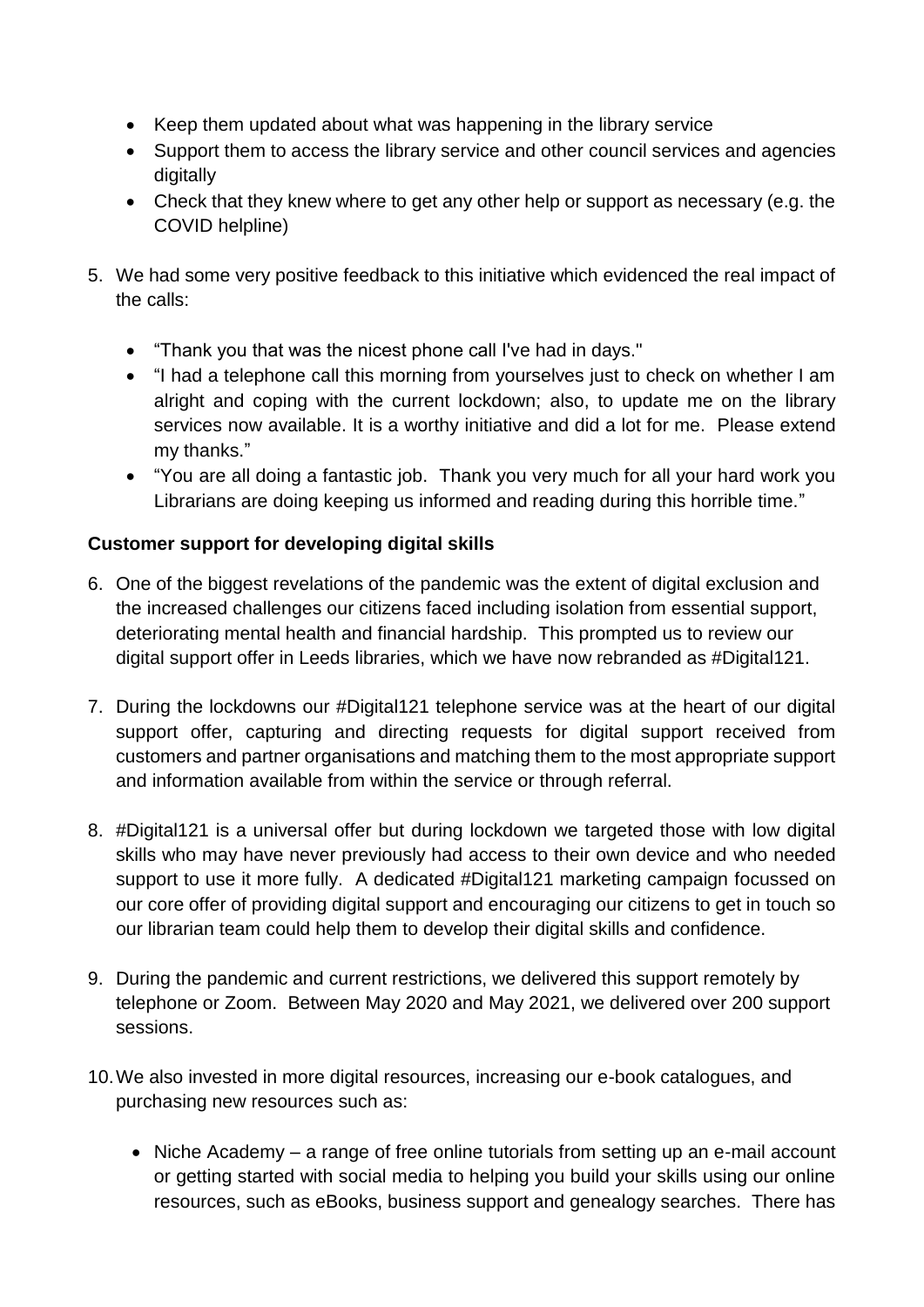been significant interest in this resource with tutorials accessed over 13,500 times since its introduction in April 2020.

- Press reader an e-newspaper service 'PressReader' allows our customers to keep up to date with the latest news, free of charge.
- 11.Feedback from customers about all these activities, digital support sessions and new resources has been very positive:
	- "Accessing eBooks has been a lifeline. It is the best app on my phone now!"
	- "A wonderful service (eNewspapers) that I can still use from home"
	- "Delighted I can get on Ancestry at home"

## **Developing our Digital library offer – resources and online events/activities**

- 12.The initial period of lockdown was marked by an explosion of digital content which at times seemed overwhelming. As well as introducing Niche Academy and e-Newspapers, in our role as information professionals, we used our specialist skills to create a new virtual library on our [webpages,](https://www.leeds.gov.uk/libraries) curating the best of our own online content and also signposting to some of the 'best of what else' was available on others' websites.
- 13.We also curated information about quality resources for our partners in education and sent out a regular newsletter to [schools.](http://www.leedsforlearning.co.uk/Page/17218)
- 14.In addition, we developed a whole new range of virtual activities aligned to the broader library purpose to inform, educate, and entertain. The full range of activities is shown at Appendix 1. We have created this short film about our activity during the past year or more. [youtu.be/QfGwr2vW8tQ](https://youtu.be/QfGwr2vW8tQ)

## **Library Service Recovery Strategy**.

1

- 15. In its publication 'Libraries: An Essential Part of Recovery', Libraries Connected<sup>1</sup> identifies the five key areas where libraries can play a central role in meeting the needs of individuals and communities who may be struggling to overcome the effects of the Covid-19 crisis. These are:
	- Economic recovery, with help and training for job seekers and entrepreneurs
	- Education support for children and SEND (special educational need) students who struggled to learn at home
	- Isolation mitigation for vulnerable groups and to help people to reconnect locally
	- Digital inclusion for residents who lack IT skills or have no access to the Internet

 $<sup>1</sup>$  Libraries Connected is the sector support agency for public library services in England.</sup>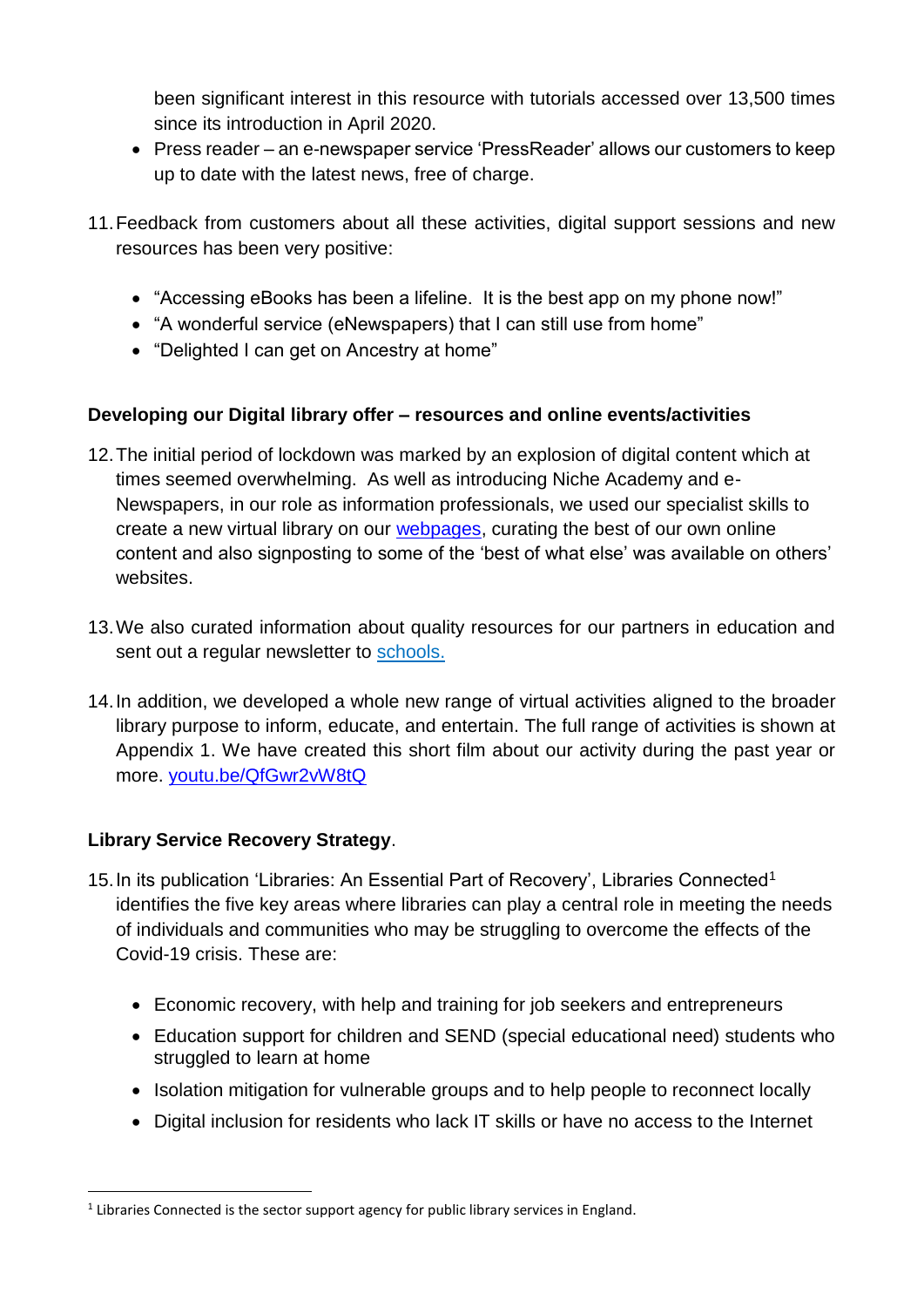- Cultural partnership to help local artists and arts organisations to continue their work.
- 16.We have adopted these five broad themes to inform and underpin our new local Recovery Strategy in Leeds Libraries which has the following areas of focus (all activity going forward is aligned with one or more of these key priorities):
	- Economic Recovery
	- Children and Young People
	- Health and Wellbeing (including isolation mitigation)
	- Support for Digital and Learning
	- Books, Reading and Culture
- 17.We have drafted detailed Workstream Action Plans and from September we will be gradually introducing programs of work aligned with each of the areas of activity.
- 18.Our focus will be on consolidating service development activity and the programme will take the learning from the pandemic so embedding a blended approach to activity across both digital and face to face programmes.
- 19.A summary of the proposed new activity under each of our priority areas is as follows:

#### **Economic Recovery**

- 20.Leeds Libraries are part of the British Library's Business and Intellectual Property Centre (BIPC) Network. This network operates in towns and cities across the UK. The centres are physical hubs where people can come together to learn, network and access free and low-cost information and support in protecting and commercialising a business idea.
- 21.In the Spring 2020 budget the British Library was awarded £13m for sustaining and expanding the Business & IP Centre National Network over the next 3 financial years.
- 22.The money will be used to expand the network, "supercharge" existing BIPCs and trial a hub and spoke model that supports other library services to develop an offer in our neighbouring authorities of Calderdale, Bradford, Kirklees, and Wakefield.

### **Outcomes**

• Greater Prosperity

### **Priorities**

23.Key priorities for our economic recovery programme include:

 Refurbishment of the current space within Central Library to create a Business and Enterprise Suite with co-working space, business resources and tech suite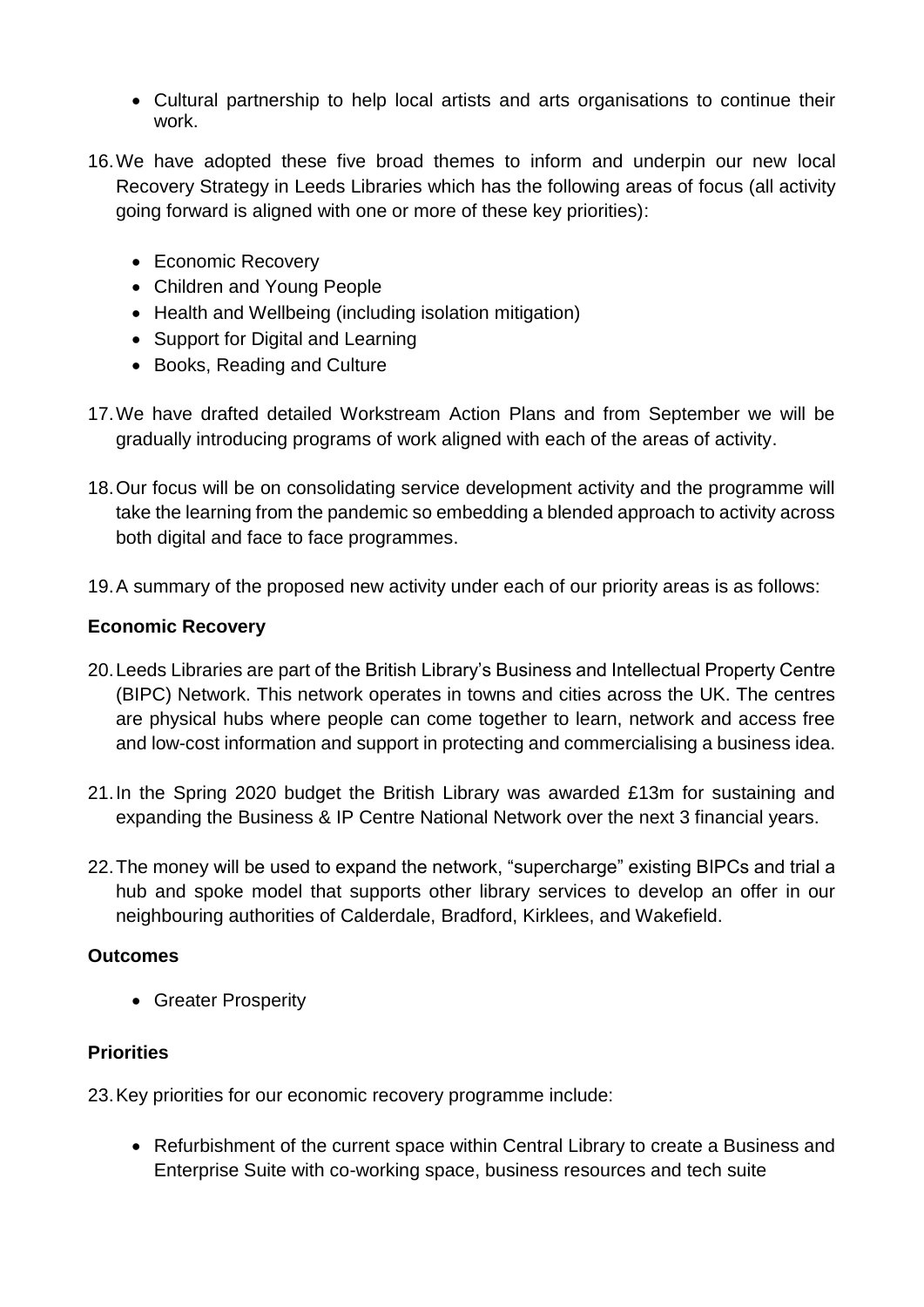- Development of the current programme of activity to include high profile panel events linked to key city events and participation in national Start Up Day
- Extension of the BIPC service to neighbourhoods across Leeds as part of AD:Venture providing a business on your high street service
- Embedding the regional partnership with library services across West Yorkshire (Bradford, Calderdale, Kirklees, and Wakefield)

## **Children and Young People**

- 24.Public Libraries welcome children from the very earliest months of life, helping parents and carers to support them as they grow and learn.
- 25.Since 2012, Leeds has had an ambition to be the best city for children and young people to grow up in and children is one of the Big Ideas in the Inclusive Growth Strategy. To make Leeds a truly child friendly city, the challenge is to ensure every child and young person in the city has the opportunity and support to achieve their potential. The 3 As Strategy (Attend, Attain, Achieve) sets out the approach to ensuring that children have the best possible educational experiences as well as the best possible outcomes. A key priority within the strategy is that all children in Leeds read for learning and fun.
- 26.We know that in the early years and right through to Key Stage 2, children in Leeds lag behind the national average in terms of reading and so a real driver for us in the library service in Leeds is to ensure that our children's programme is underpinned by a focus on reading for pleasure, particularly in the early years.
- 27.We will do this through ensuring we create children's spaces in our libraries that are welcoming, attractive, and stocked with the best in contemporary children's literature. Our libraries will be exciting places to be with a knowledgeable staff team on hand and able to support children and families with their book choices and so sowing the seeds of a love of libraries, books and reading.
- 28.Our focus of activity in the first phase of our strategy will be on supporting reading in the Early Years with our Story Bus and Ready Steady Readers programme. The name of this programme has been chosen to focus on the outcome we are hoping to achieve – that all our children in Leeds are readers.
- 29.Our wider programme will ensure that every child and young person in libraries is inspired to read for pleasure, has access to a diverse range of materials, can engage in a variety of digital activities and can take part in activities that improve their well-being.

### **Outcomes**

- Increased reading and literacy
- Helping everyone achieve their full potential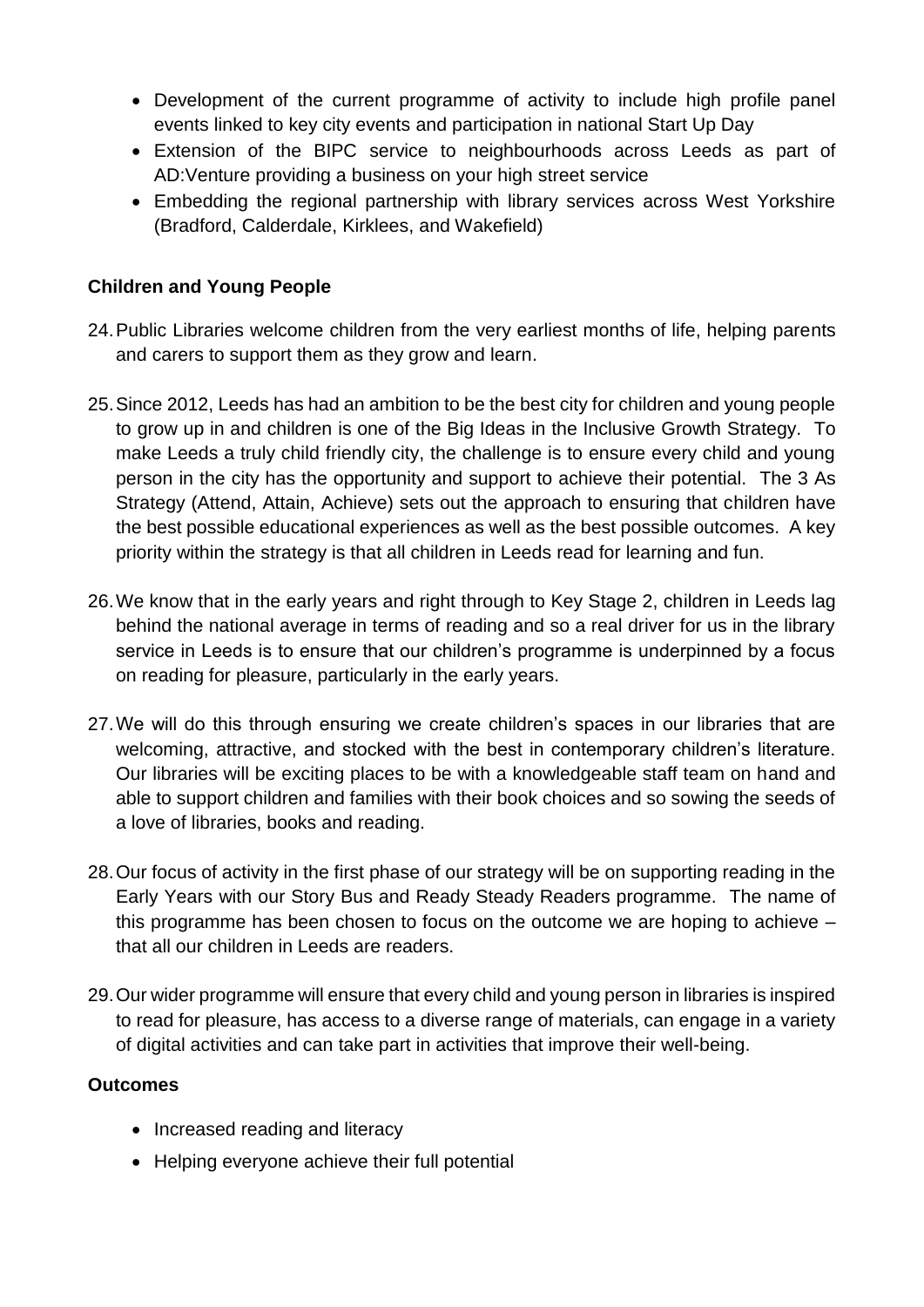- 30.Key priorities for developing our service to children and young people over the coming year include:
	- Relaunch of the Ready Steady Readers programme for babies and children aged 0- 5 years, to include story and rhymetimes, information for parents registering the birth of their baby and the Ready Steady Reading Challenge
	- Launch of the new Storybus Service
	- New programme of support for schools, including information literacy
	- Focus on support for reading for pleasure and relaunch of the Book Award

## **Health and Wellbeing (including Isolation Mitigation)**

- 31.Public Libraries provide a population scale platform for population-scale public health issues. (Health on the Shelf, Scottish Libraries)
- 32.The library is a space that belongs to everyone. A place that is open and free for everyone to go to share – share the space and share the resources - helping to build a sense of trust which is vital for place making and community cohesion. By widening access to information about our shared history and heritage, the library service helps to develop increased understanding across communities and a sense of community pride.
- 33.We also play an important role in the collection and preservation of information about our city and our communities. Our local and family history archive and special collections hold over 180,000 items including books, pamphlets, and ephemera as well as journals, directories, maps, photographs, and prints focused on Leeds with significant publications of Yorkshire.
- 34.Our libraries are democratic spaces, providing free, independent, respected sources of information.
- 35.People who are better informed have better health outcomes. Libraries contribute to the public health agenda by tackling health inequalities and supporting health literacy. Our libraries have an extensive reach into communities and our services and programmes of activity include tailored health and wellbeing services. Through the provision of free access to the internet, online resources, and well-trained staff, we empower people to access, understand and use health and wellbeing information effectively.

### **Outcomes**

- Healthier and happier lives
- Stronger, more resilient communities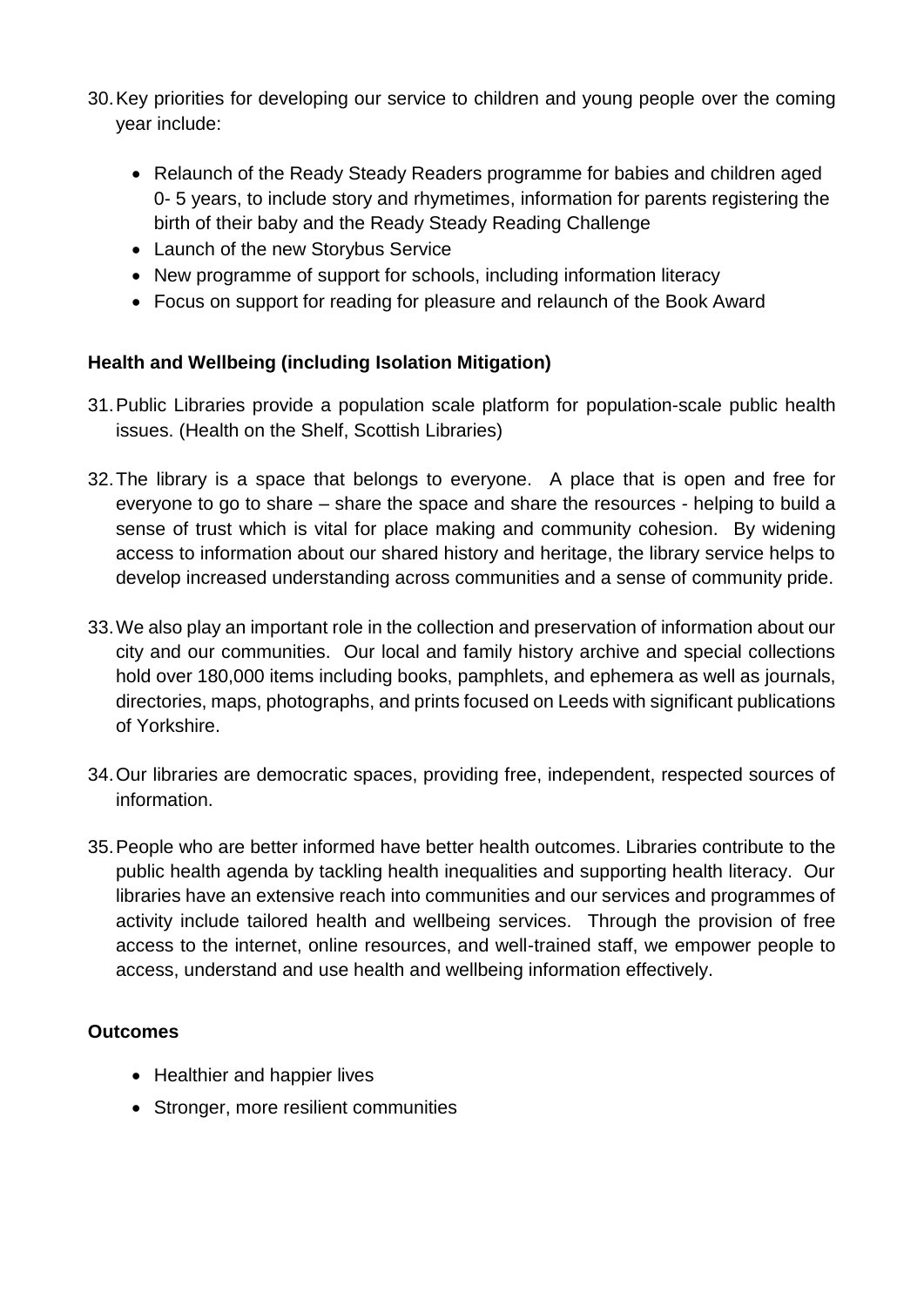## **Priorities**

- 36.Key priorities for developing our programme of support for health and wellbeing over the coming year include:
	- Development of libraries as health information points (including the development of 34 Digital Health Hubs across the city)
	- Building a menu of health-related activity available to GPs as part of social prescribing activity. Initial phase to include local library 'socials' peer support reading groups and cultural events, e.g. talks and author readings
	- Developing our volunteer offer
	- Investigating Libraries of Sanctuary award
	- Targeted work around services to Care Homes and the Homeless community

## **Support for Digital and Learning**

- 37.Digital access and literacy are increasingly critical, especially to central and local government strategies around economic development, channel shift, reducing social isolation and creating community cohesion (Ambition).
- 38.Across our city, however tens of thousands of adults are offline or have very limited digital skills:
	- 90,000 adults in Leeds are without essential digital skills
	- 50,000 are not online at all
	- 40% of council housing tenants are not online
- 39.Research shows that those who are digitally excluded also have poorer health and that by improving digital inclusion we can combat some of these health inequalities.
- 40.There are three main barriers to digital inclusion:
	- Lack of skills/confidence
	- Limited or no access to equipment/connectivity
	- Not motivated to get online/not understanding of the benefits of being online
- 41.Providing support for digital access has been at the heart of library services since the introduction of the People's Network back in 1997.
- 42.Libraries as safe, non-stigmatised spaces at the heart of the community are well placed to tackle the barriers to digital inclusion. We have provide free access to computers, the internet, wi–fi and a tablet lending scheme and have a skilled staff team of Digital Champions who are able to support customers with the motivations and skills development through our free training and support programmes.
- 43.The Covid-19 pandemic has emphasised the importance of digital access and a [blog](https://www.jrf.org.uk/blog/coronavirus-response-must-include-digital-access-connect-us-all)  [from the Joseph Rowntree Foundation](https://www.jrf.org.uk/blog/coronavirus-response-must-include-digital-access-connect-us-all) highlighted in particular the impact that the closure of library buildings especially in the first period of lockdown had on digital inclusion for some of the most economically disadvantaged people in our communities.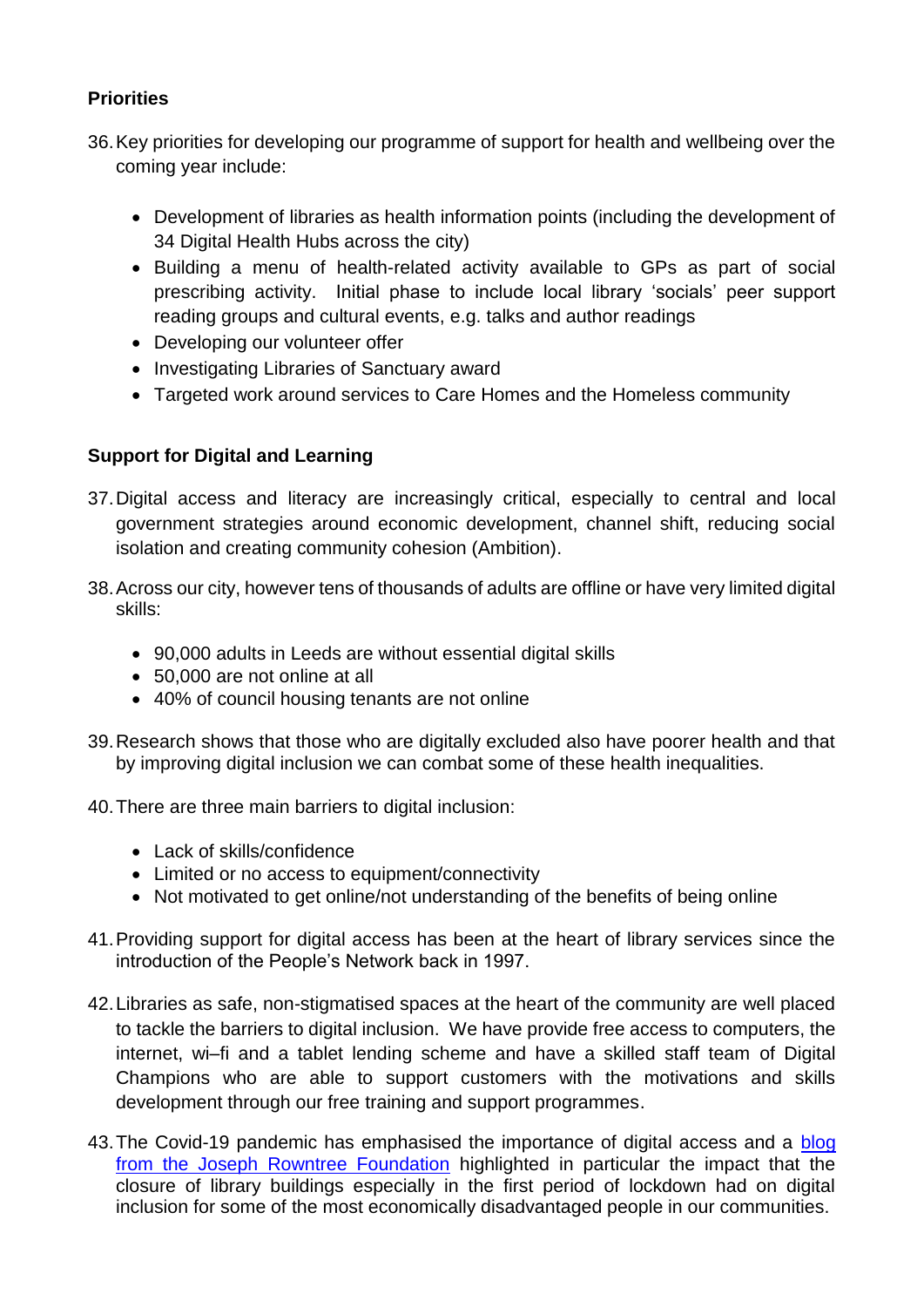- 44.We have therefore identified as a priority the development of our community libraries in Leeds as Digital Hubs. The concept will include the introduction of Digital Health Hubs which use community engagement to reach poorly served groups and support access to digitally enabled health care and wider wellbeing. We will also be exploring the concept of libraries as data hubs.
- 45.And at the heart of our digital offer is support for Learning. Libraries were set up as the universities of the people and learning and today our libraries still provide citizens with access to a wide range of informal learning opportunities, including digital skills.

### **Outcomes**

- Improved digital access and literacy
- Helping everyone achieve their full potential

## **Priorities**

- 46.Key priorities for developing our programme of support for our digital inclusion and learning support over the coming year include:
	- Developing the new #Digital121 service including telephone support and a refreshed programme of face to face support sessions and city-wide webinars (e.g. keeping your children safe online for parents)
	- Creation of a network of 34 Digital health Hubs across the city
	- Launch of Creator Space at Compton Road Library, a space which will provide access to resources to support creative digital activity
	- Further development of Niche Academy platform to included more locally curated content to support digital learning in the community
	- Developing our programme of support for ESOL and Adult Literacy

## **Books, Reading and Culture**

- 47.Libraries are the cultural cornerstones of communities (Darren Henley CEO Arts Council).
- 48.Libraries enable communities to access and participate in a wide variety of quality and diverse arts and cultural experiences. Leeds Libraries work with cultural providers to spark curiosity, imagination, and fun. Our programme of activity enables new creative skills to flourish, enriching the lives of children and adults by providing arts and cultural experiences in local settings. Our offer will celebrate diversity, promote inclusivity, value identity and will contribute to an active local cultural economy.
- 49.Through our reading offer, libraries help build literate, confident and empathetic communities. We provide diverse and inclusive reading resources and support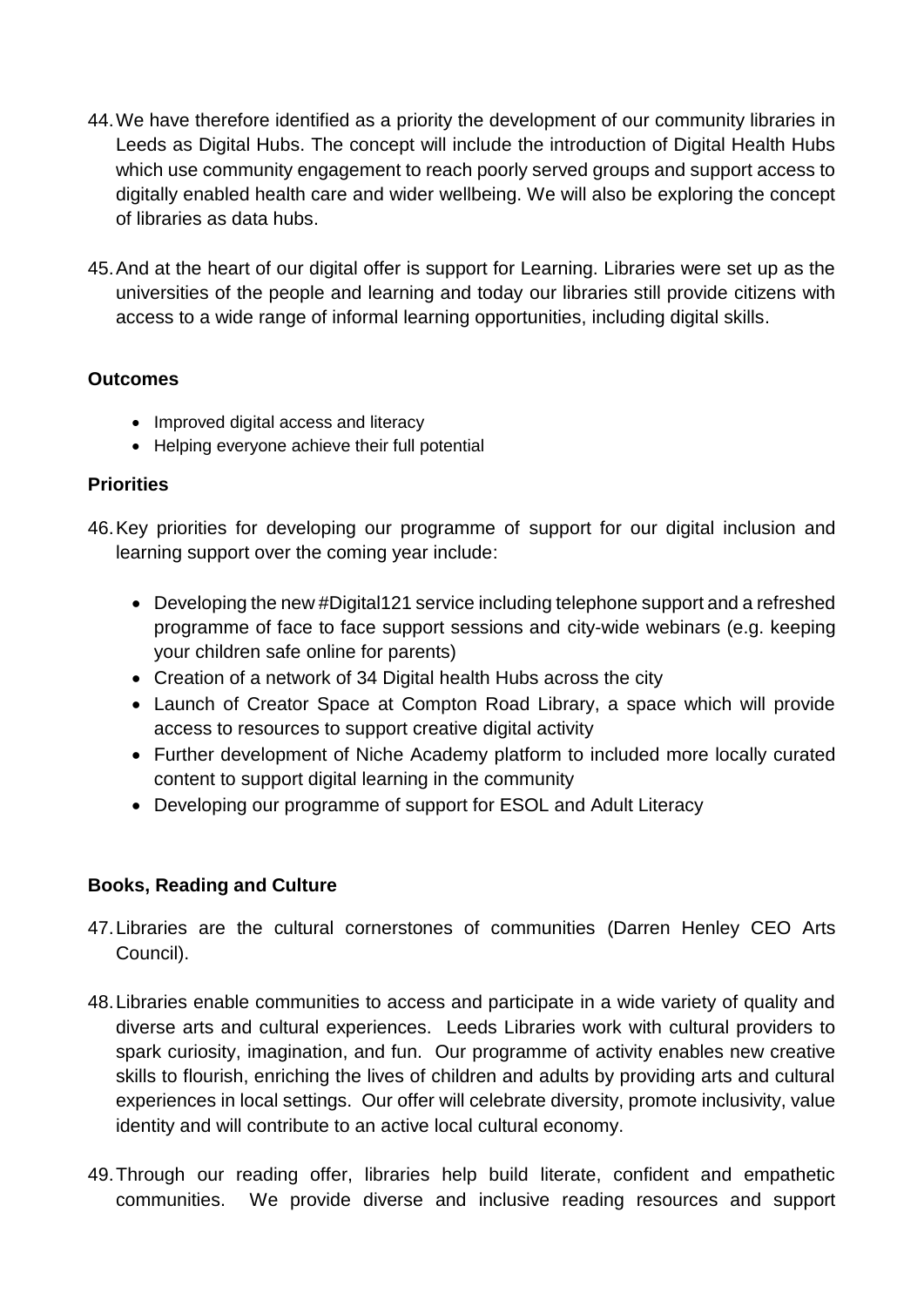programmes and experiences for children and adults to create excitement around reading. Our range of stock and linked activity programme encourages individuals of all ages to read for pleasure and purpose to increase their understanding of the world, stretch their imaginations and think differently.

### **Outcomes**

- cultural and creative enrichment
- Increased reading and literacy

## **Priorities**

50.Key priorities for developing our programme of support for Cultural programme over the coming year includes:

- Following successful Expression of Interest, submission of a full bid to Arts Council for the refurbishment of Central Library's ground and first floors, including the development of the City Reading Room, City Children's Library and City Art and Music Library
- Full transition of the Library at Home Service to the Reading Friends model
- Introduction of new model of support for Reading Groups
- Review of stock management policies
- Reintroduction of Cultural Programme of events and activity including participation in the British Library 'In the News' Exhibition and event programme (launch event to be held in Leeds)
- Programme of 'treasures on tour' taking the Special Collections held in Central Library out and about to libraries around the City
- 51.To support the delivery of these priority activities we have realigned our staff teams. The new structure is flatter and more manageable with just 5 tiers of staffing as opposed to the previous 11 tiers. The development of generic job descriptions across the service will ensure greater flexibility to accommodate changes in priorities over time.
- 52.The structure (see Appendix 2) is split into 3 key areas: Service Support, Service Delivery and Service Development.

## **Corporate considerations**

### **Council policies and city priorities**

- 53.The priorities of Leeds Libraries recovery strategy play a direct role in supporting the following Best Council Plan objectives:
	- Health and Wellbeing
	- Child Friendly City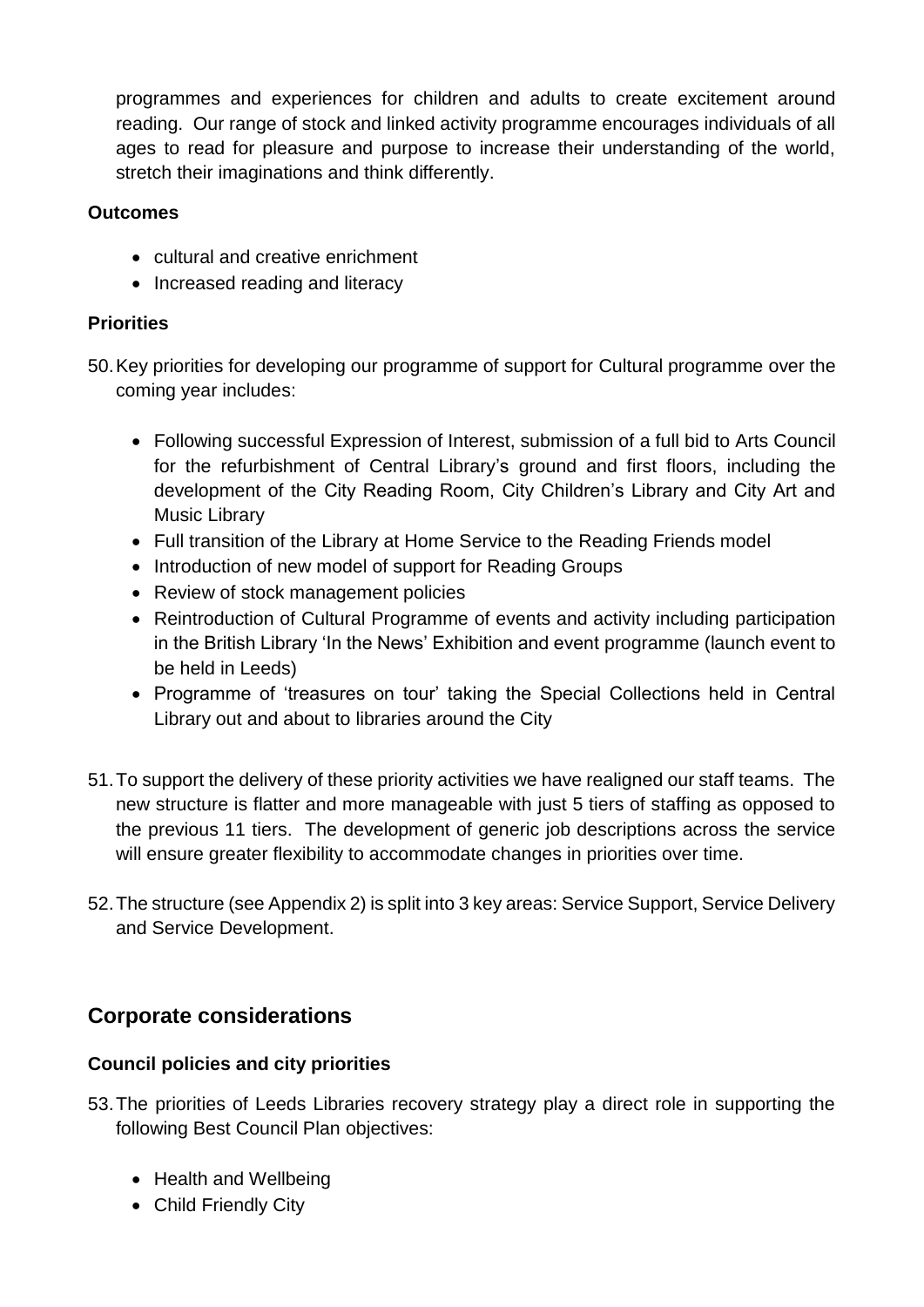- Age Friendly Leeds
- Culture
- Safe strong communities
- Inclusive Growth

## **Conclusion**

54.We will report back to Area Committees on an annual basis with specific information about the delivery and engagement with our programmes of activity for each area.

## **Recommendations**

55.That the information in this report and the verbal update provided at the meeting is noted.

## **Background information**

• None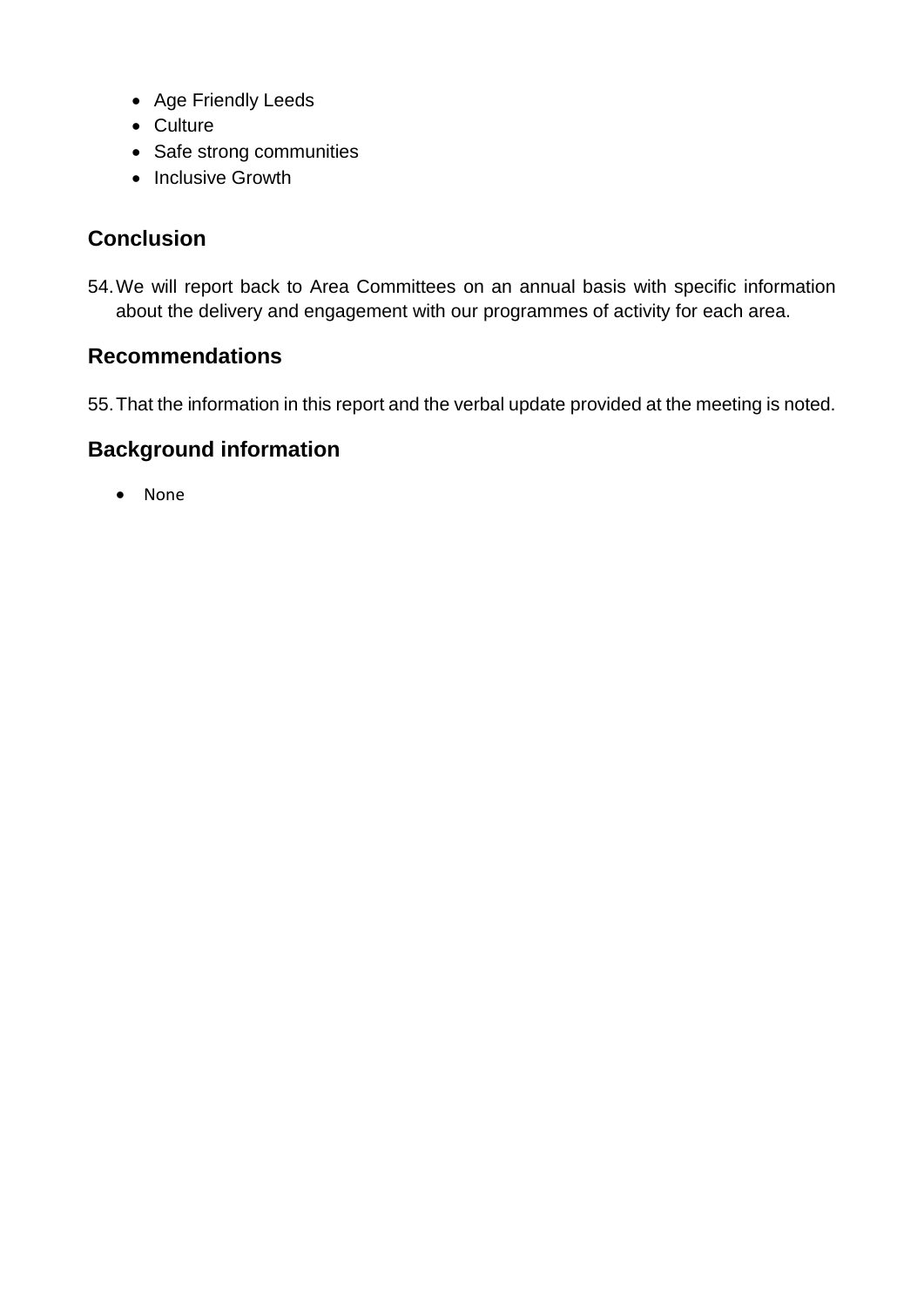### **Appendix 1: Leeds Libraries Online Activities during COVID-19 pandemic**

### **British Library exhibition, 'Unfinished Business: The Fight for Women's Rights'**

- 56. Later in the year, as part of our work with the British Library<sup>2</sup> (BL) we curated a virtual [exhibition](https://secretlibraryleeds.net/unfinished-business-the-fight-for-womens-rights/) and programme of events to celebrate the BL's own exhibition, 'Unfinished Business: The Fight for Women's Rights'. Our online exhibition highlighted Leeds' unique contribution to the campaign for gender equality and featured important books connected to the wider history of women's rights.
- 57.The exhibition spanned over 300 years from the poetry of Katherine Philips in 1669, through to the activism of the 1970s and 80s, culminating in the work of contemporary local spoken word artists. The weekend of events, created in partnership with the BL, included workshops, author talks and performances, and attracted over 800 people from all over the world.
- 58.To celebrate the exhibition Studio12 led a series of 5 poetry workshops and mentoring sessions with young poets and renowned literary activist, writer, and playwright Khadijah Ibrahiim. The workshops explored women's voices, activism, and the fight for a fairer world. The participants' poetry was transformed into spoken word performance films, which were showcased at a special live [Spoken Word Showcase.](http://living-knowledge-network.co.uk/library/leeds-spoken-word-showcase-with-studio12-and-sunday-practise)
- 59.The showcase involved a panel discussion between Khadijah and poet/activist Suhaiymah Manzoor-Khan, followed by a spoken word takeover by The Sunday Practice. We had 300 engagements via social media in the lead up to the Spoken Word Showcase, and over 300 people tuned in. Our largest audience was in Yorkshire, followed by London.

### **BBC's 'Novels That Shaped Our World**

<u>.</u>

60.We also took part in the BBC's national 'Novels That Shaped Our World'<sup>3</sup> project and one strand of activity explored the connection between games and storytelling. A programme of events that included a workshop on creating your own literary escape game, a talk on the real history behind some of the novels from the BBC's Novels list, animation activities for families and a panel event discussing how libraries and museums can use games to engage new audiences, which all led up to a two day Games Jam. The Jam challenged people to design a digital or physical game inspired by the BBC's Novels list, and the participants were given access [to images from our special collections](https://www.flickr.com/photos/leedslibraries/collections/72157718601503946/) for inspiration.

<sup>&</sup>lt;sup>2</sup> The British Library is the [national library](https://en.wikipedia.org/wiki/National_library) of the United Kingdom and is one of the largest libraries in the [world.](https://en.wikipedia.org/wiki/List_of_largest_libraries) As a [legal deposit](https://en.wikipedia.org/wiki/Legal_deposit) library, the British Library receives copies of all books produced in the United Kingdom and Ireland, including a significant proportion of overseas titles distributed in the UK.

<sup>3</sup> BBC Novels That Shaped Our World is in partnership with BBC Arts, Libraries Connected and Arts Council England.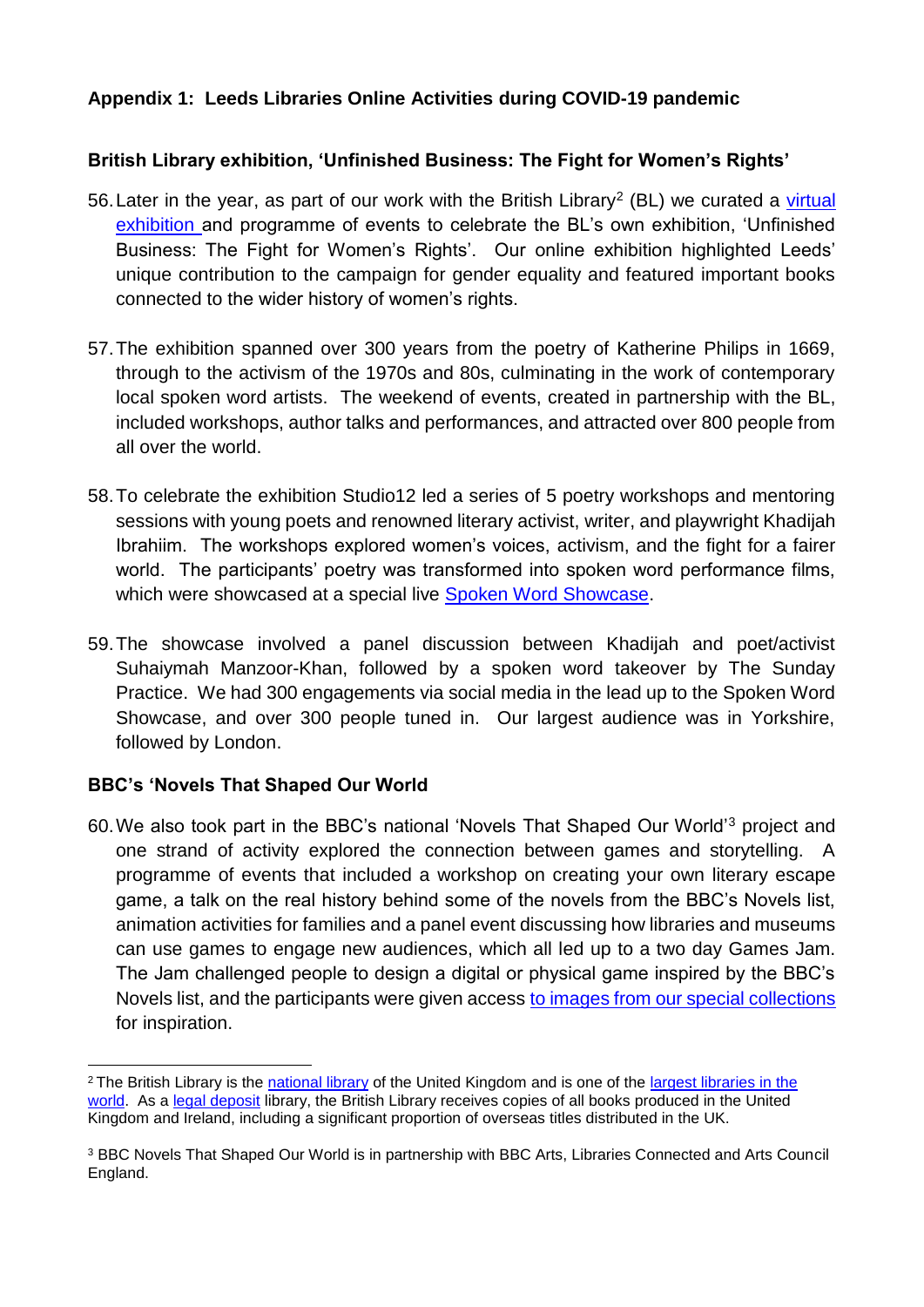- 61.Our headline event of the weekend was a live [mixed reality performance](https://www.youtube.com/watch?v=O4uyzbm_eQM&list=PLkero3eEEZV_gkK_-Dvu5uVxkHr2sqoZ6&index=3) by virtual reality artist Rosie Summers who brought the world of Narnia to life. The games that were submitted can be viewed on our *itch.io page* and all events were recorded and added to [YouTube.](https://www.youtube.com/playlist?list=PLkero3eEEZV_gkK_-Dvu5uVxkHr2sqoZ6)
- 62.We also delivered a programme of activity based around Arts and Cultural activities.
- 63.Arts Activity: We ran workshops inspired by the artist Joseph Cornell's 'world in a box' sculptures and assemblage art. In these workshops, we captured the feel of the novel, its story, journey or place by assembling items in a box. The resulting artwork can be viewed in an [exhibition with our partners Space2.](https://twitter.com/leedslibraries/status/1407616166688870403?s=20)
- 64.Cultural Activity: We ran a number of activities on social media and with readers and writers groups across the city. We asked readers to share the novel that has shaped them on social media, challenging readers to read as many of the 100 titles as they can. For writers we set a number of writing challenges and participants could also attend a writing class led by local author Alison Taft. Work written by the participants is currently featured on our digital book platform and you can read more about it [here.](https://leedsreads.net/bbc-100-novels-that-shaped-our-world-3/)

## **Business & Intellectual Property Service**

- 65.For some key aspects of our service we took a business as usual approach albeit digitally. For example, during the last year our Business & Intellectual Property Service quickly pivoted their services to an online model, ensuring local businesses had continuous support during the pandemic. This included:
	- Intensifying messaging across social media channels and via partners to inform the local business community that the service would continue to be available to support businesses with their enquiries via email and telephone.
	- The team and our business advice partners moved face-to-face consultations into a telephone format that proved particularly popular leading to the addition of new sessions.
	- Online access to our business resources ensured that the team were able to effectively deal with enquiries via email and telephone. Customers needing to consult these resources were able to book on one-to-one Zoom sessions providing the option of screen sharing.
	- Our face-to-face event programme was moved to webinar format ensuring continuity of our full programme of support [Business & IP Centre Leeds Events | Eventbrite](https://www.eventbrite.co.uk/o/business-amp-ip-centre-leeds-2985198129)
	- As businesses looked to adapt to new ways of working and marketing, our webinars also refocused upon these sought-after areas. This included extra webinars focusing upon online selling, social media and our first Start-up Summer School.
- 66.A successful *Reset. Restart* programme of talks aiming to support businesses transform, future-proof or grow was developed in partnership with the British Library. This provided access to a range of new webinars and follow-up one-to ones with specialist advisors.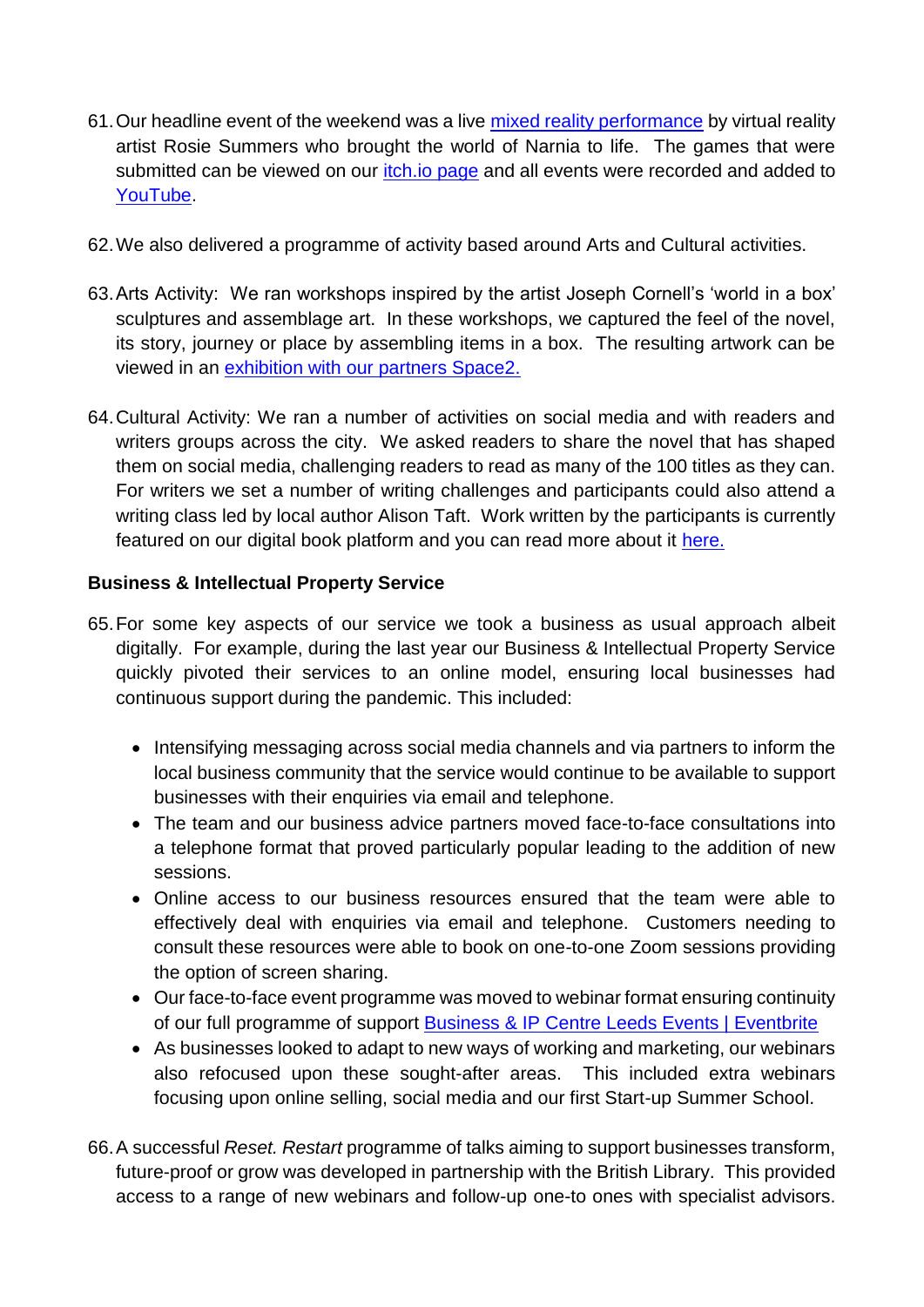Reset. Restart - [The British Library \(bl.uk\)](https://www.bl.uk/events/reset-restart?gclid=Cj0KCQjw2tCGBhCLARIsABJGmZ5qD6O9wCLbediOTsIQ6qvARfWyUa9V0V7NuD3awVckPpmISGgy60caAimpEALw_wcB) One of our most successful *Reset. Restart* online events focussed on the music sector, which had been hit particularly hard by the pandemic. This online panel event, which was held in partnership with Manchester libraries, featured musicians and other representatives from across the sector and provided a lively discussion about how to cope and pivot moving forward. Over 120 people attended the event live.

### 67.**Additional events and activities are included in the table below:**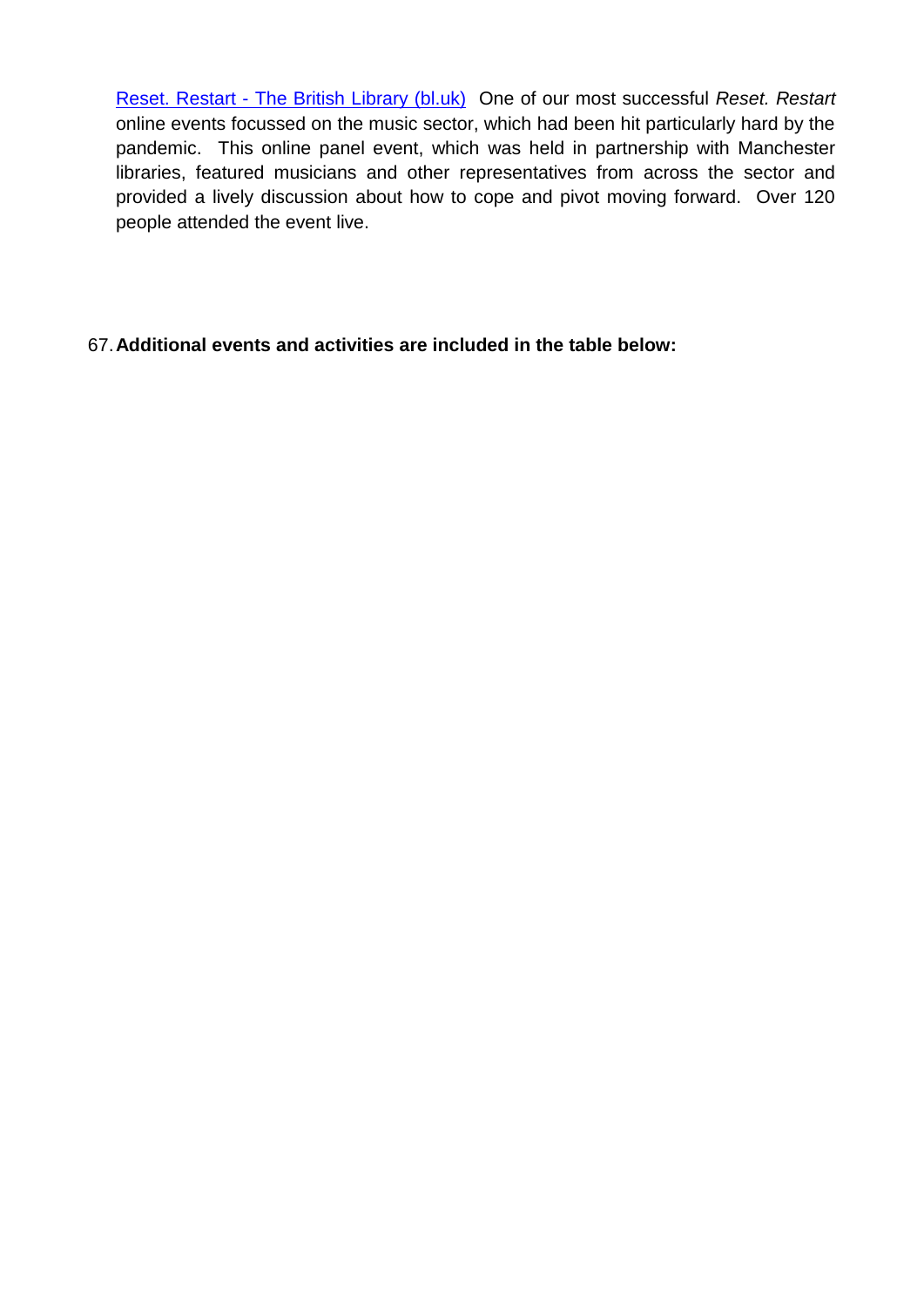| <b>Activity</b>                | <b>Audience</b> | <b>Frequency</b>                 | <b>Description</b>                                                                                                                                                                                                                                                                                                                                                                                                                                                                                                                                                                                                                                                             |
|--------------------------------|-----------------|----------------------------------|--------------------------------------------------------------------------------------------------------------------------------------------------------------------------------------------------------------------------------------------------------------------------------------------------------------------------------------------------------------------------------------------------------------------------------------------------------------------------------------------------------------------------------------------------------------------------------------------------------------------------------------------------------------------------------|
| Storytime                      | $0-5$           | Daily (Mon<br>$-$ Friday)        | Regular storytime each morning at 9.45 am featuring an author or illustrator reading from<br>their books followed by BBC rhymes and an activity from our Leeds 50 things App<br>twitter.com/leedslibraries/status/1255775297787629569?s=20<br>We worked with local theatre company <b>Tutti Frutti</b> to commission some performed<br>readings with actors, these were then shared across the UK with other libraries!<br>Playlist: youtube.com/playlist?list=PLkero3eEEZV88RlpPBje8KXGPcNuiOJec<br>Podcast: tutti-frutti.org.uk/show/welcome-to-sweet-dreams/?section=our-work<br>Sign up to receive more free stories and news: eventbrite.co.uk/e/tutti-frutti-story-time- |
|                                |                 |                                  | tickets-140071661109?aff=nationallibrary<br>Our Librarians created storytimes for #BabyWeek:<br>https://twitter.com/TinyOwl_Books/status/1329363829906616320?s=20<br>They also worked with frontline staff to deliver sessions to ensure we stayed connected to<br>our audiences. facebook.com/119146154207/videos/514171752926835                                                                                                                                                                                                                                                                                                                                             |
| Stories By heart               | $4 - 8$         | Weekly                           | Oral story telling session with professional storytellers<br>twitter.com/leedslibraries/status/1255496977305010182?s=20                                                                                                                                                                                                                                                                                                                                                                                                                                                                                                                                                        |
| <b>Games Group</b>             | <b>Teens</b>    | Weekly                           | A fun friendly online Games Group for under 20s. Currently playing the games 'Magic the<br>Gathering' and 'Dauntless'. Uses Discord to create an online community.                                                                                                                                                                                                                                                                                                                                                                                                                                                                                                             |
| #AskALibrarian                 | <b>Adults</b>   | Daily<br>$(Mon-Fri)$<br>$10 - 4$ | An online enquiry support line – covering any general information enquiry, including for<br>example book recommendations<br>twitter.com/leedslibraries/status/1328277874386857984?s=20                                                                                                                                                                                                                                                                                                                                                                                                                                                                                         |
| Virtual #DigiDropIn            | <b>Adults</b>   | Daily (Mon<br>$-$ Fri 10 $-$ 4)  | Access to computers for essential use only, for 45 min sessions at a number of sites<br>across the city. Details can be found here: leeds.gov.uk/libraries                                                                                                                                                                                                                                                                                                                                                                                                                                                                                                                     |
| (now rebranded<br>#Digital121) |                 |                                  | Bookable 1 to 1 digital sessions with a librarian - call 0113 378 5005 or<br>email libraryenquiries@leeds.gov.uk<br>Basic digital enquiry support - whether our customers have a digital question or need a<br>bit more support to get online, our <b>#Digital121</b> librarians can help. Contact our team<br>on 0113 378 5005. twitter.com/leedslibraries/status/1389569776125718537?s=20                                                                                                                                                                                                                                                                                    |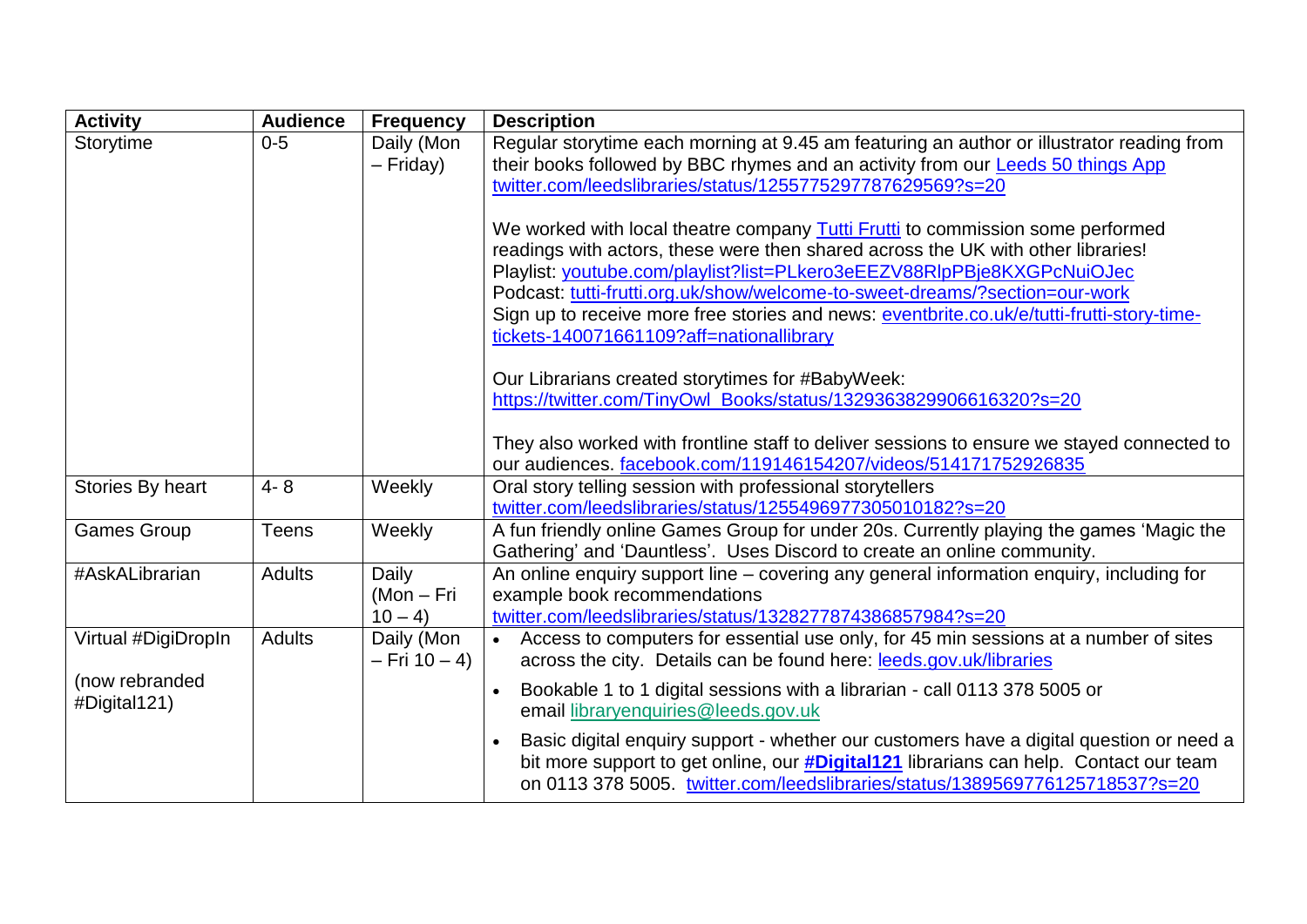| <b>Activity</b>                                      | <b>Audience</b>             | <b>Frequency</b>    | <b>Description</b>                                                                                                                                                                                                                                                                                                                                                                                                                                                                                 |
|------------------------------------------------------|-----------------------------|---------------------|----------------------------------------------------------------------------------------------------------------------------------------------------------------------------------------------------------------------------------------------------------------------------------------------------------------------------------------------------------------------------------------------------------------------------------------------------------------------------------------------------|
| <b>Selection Bags</b>                                | All                         |                     | We provided pre-packed selection bags for primary age children and adults. If customers<br>contacted us we would put together a package of books for them to collect from their local                                                                                                                                                                                                                                                                                                              |
|                                                      |                             |                     | library<br>twitter.com/leedslibraries/status/1363886551185428480?s=20                                                                                                                                                                                                                                                                                                                                                                                                                              |
| #LeedsReadsBook<br>Club                              | <b>Adults</b>               | Monthly             | Our online book club features a book of the month from our multiple download collection<br>and a hosted discussion with a librarian on Facebook once a month. Authors are invited<br>to take part in the discussion. The club now has over 100 members.<br>facebook.com/groups/345068199880216 leedsreads.net/leeds-reads-book-club                                                                                                                                                                |
| <b>Virtual Bookshelf</b><br>#LeadsReadsBooks<br>helf | <b>Adults</b>               | ongoing             | Content curated by residents who are invited to share images and reflections of the books<br>they are reading. This has led to the creation of a #LeedsReadsBookshelf; this is a<br>community bookshelf created by the people of Leeds, for the people of Leeds.<br>twitter.com/i/events/1260132950802399233                                                                                                                                                                                       |
| <b>LEGO</b>                                          | Children<br>and<br>families | Weekly /<br>monthly | This is an exciting Lego experience for children and families, with entertaining videos and<br>a range of build challenges.<br>youtube.com/playlist?list=PLkero3eEEZV9X2rTykCl 1tKLsfdVybuL                                                                                                                                                                                                                                                                                                        |
| Code Club                                            | Children<br>and<br>families | Fortnightly         | We provide ongoing support for existing code club members as well as new audiences.<br>The Clubs are delivered through a fortnightly Zoom meet up when a new challenge is<br>introduced along with a 'show and tell' with library staff and Code Club volunteers.<br>blog.codeclub.org/2020/08/17/linking-code-to-literacy<br>helloworld.raspberrypi.org/articles/hw14-creating-a-remote-code-club-with-leeds-libraries                                                                            |
| <b>Local and Family</b><br><b>History</b>            | <b>Adults</b>               | Fortnightly         | <b>Family History for Beginners</b><br>Held on Zoom, a librarian narrates a local family history session. These are live and<br>interactive versions of our popular Family History workshops, providing a friendly online<br>introduction to key concepts and resources for complete beginners. Attendees are invited<br>to ask questions throughout the presentation.                                                                                                                             |
|                                                      |                             |                     | <b>Leodis by Leeds Libraries</b><br>A photographic archive for the city. Over 62,000 heritage images of the city digitized and<br>accessible to all. Over 40,000 of the images belong to the Leeds Libraries while the<br>remaining images come from partner heritage organizations and individuals from across<br>the city. Over 20 years old the website has recently undergone an extensive rebuild<br>bringing its accessibility and security in line with the demands of today and has become |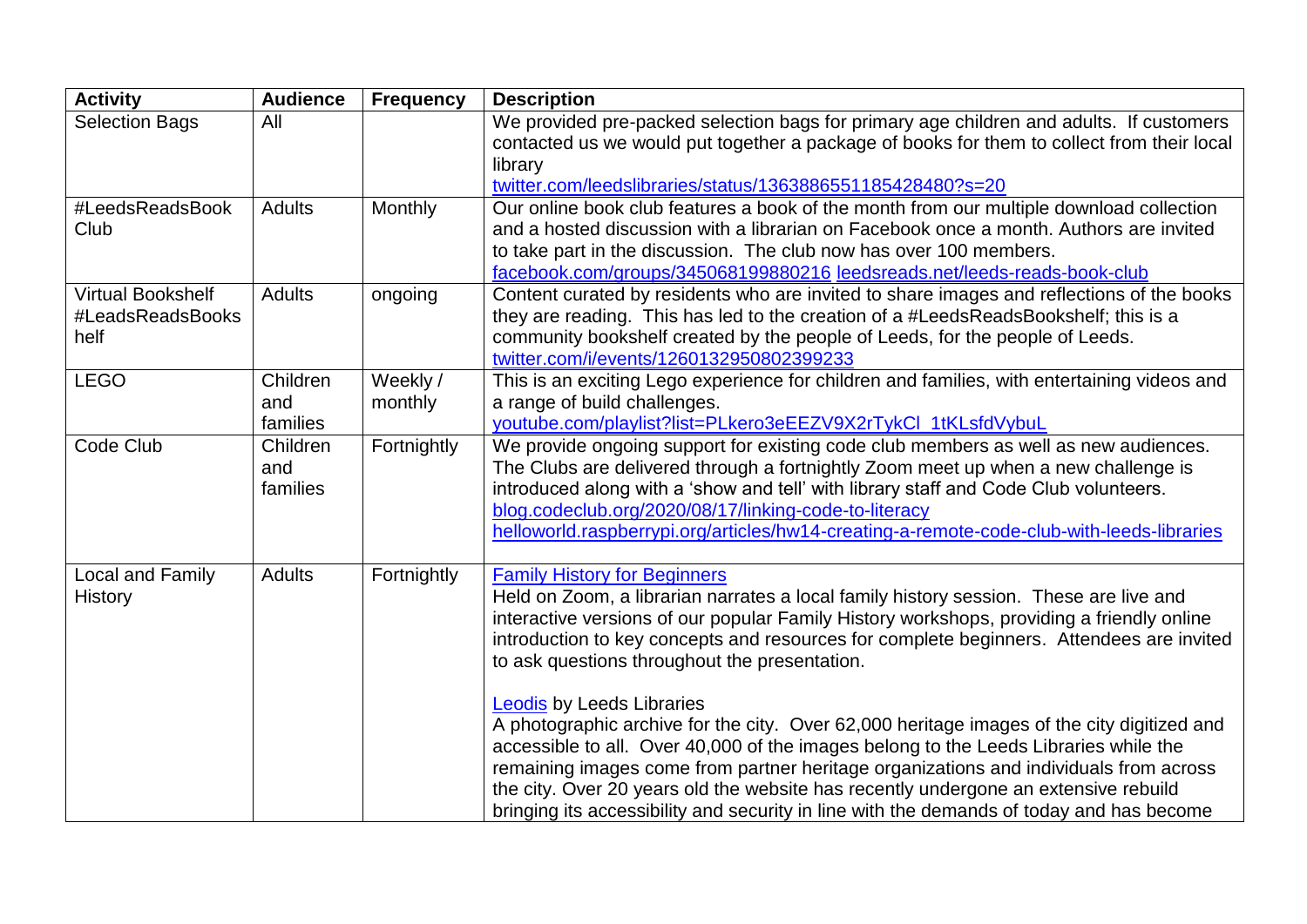| <b>Activity</b>         | <b>Audience</b>             | <b>Frequency</b>  | <b>Description</b>                                                                                                                                                                                                                                                                                                                                                               |
|-------------------------|-----------------------------|-------------------|----------------------------------------------------------------------------------------------------------------------------------------------------------------------------------------------------------------------------------------------------------------------------------------------------------------------------------------------------------------------------------|
|                         |                             |                   | more popular than ever. The rebuild has allowed us to include over 5000 playbills<br>showcasing historical theatre bills from some of Leeds oldest theatres.                                                                                                                                                                                                                     |
|                         |                             |                   | #ThrowbackThursday: Every week librarians share what is going on in the Local Family<br>History Department and highlight heritage in Leeds.<br>twitter.com/leedslibraries/status/1319209444832665600?s=20                                                                                                                                                                        |
|                         |                             |                   | <b>Lunchtime talks series:</b><br>secretlibraryleeds.files.wordpress.com/2021/04/lfh-online-events-programme-apr-jun-21-<br>1.pdf                                                                                                                                                                                                                                                |
|                         |                             |                   | Our team of Librarians introduce participants to the relaunched Leodis website, the<br>digital archive of Leeds' historical photographs. Customers can explore the background<br>to the creation of Leodis 20-years ago and discover exciting new features – before our<br>Librarian team take them through their favourite images from the site: leodis.net                     |
|                         |                             |                   | youtube.com/playlist?list=PLkero3eEEZV93tzscVukw04QPBvD9YdF9<br>The Secret Library, is the home to Leeds Libraries' heritage blog. The site provides<br>insights into the history and architecture of the 1884 Central Library building, a behind the<br>scenes look at the Library and highlights from our Special Collections, including rare<br>books: secretlibraryleeds.net |
| #RareBookoftheWe<br>ek  | <b>Adults</b>               | Weekly            | Every week using #RareBookOfTheWeek we showcase items from our special collections<br>on social media.<br>twitter.com/leedslibraries/status/1407682217040658434?s=20                                                                                                                                                                                                             |
| Lunchtime Tech<br>Talk  | Adults /<br>young<br>people | 11-part<br>series | Each episode features an inspirational speaker from the digital and cultural sector in<br>Leeds along with a member of the library staff team who will highlight library resources<br>relevant to the main talk.<br>Find the full playlist here:<br>youtube.com/playlist?list=PLkero3eEEZV9V1HSQbeT7xZ4oBzRxuu9a                                                                 |
| #LeedsDropInAndDr<br>aw | <b>Adults</b>               | Weekly            | Each week, a different theme and image from our art collections is chosen and posted on<br>social media. Audiences are asked to create their own drawing in response to the image<br>we post and to share their work on social media                                                                                                                                             |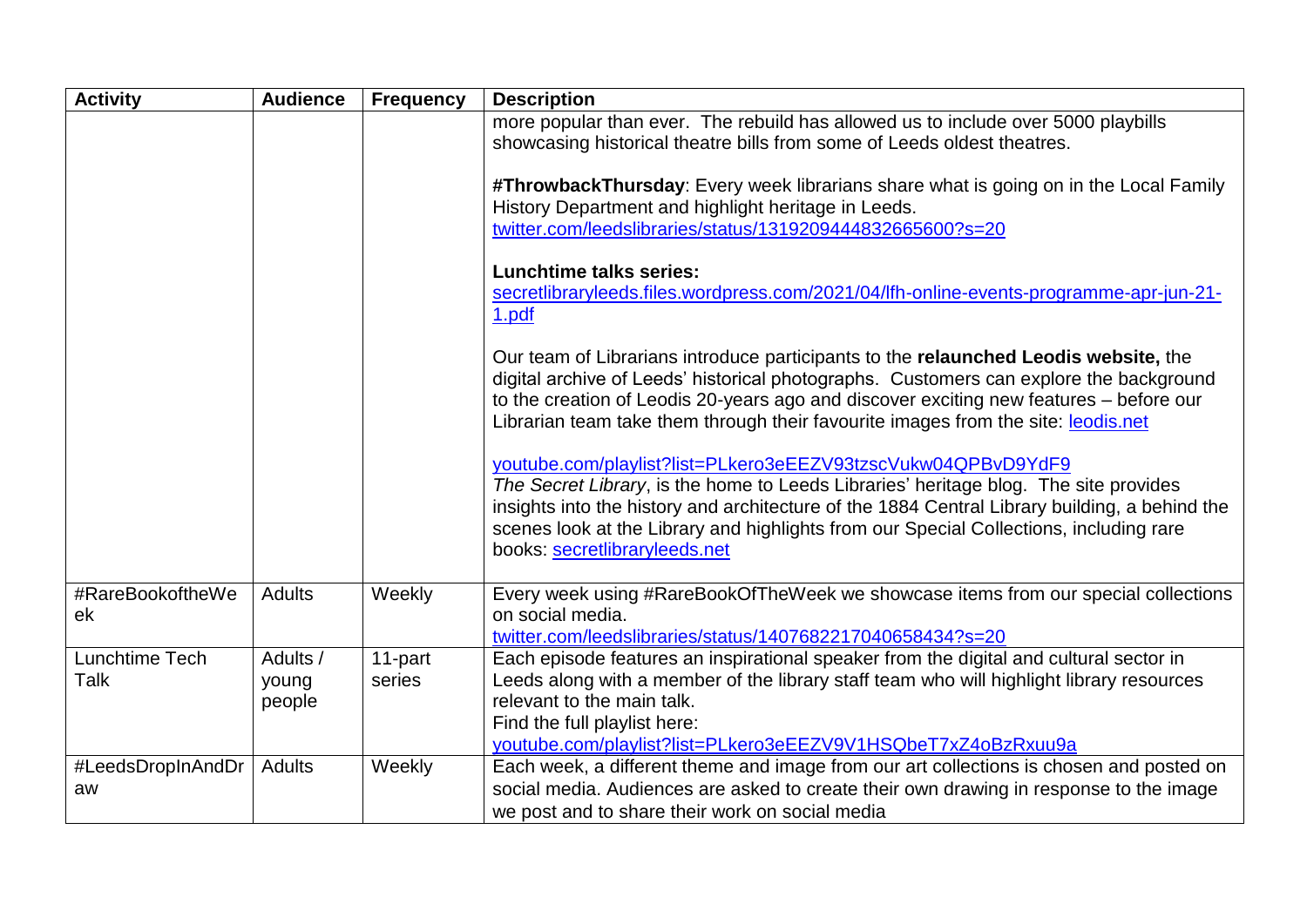| <b>Activity</b>                  | <b>Audience</b> | <b>Frequency</b> | <b>Description</b>                                                                                                                 |
|----------------------------------|-----------------|------------------|------------------------------------------------------------------------------------------------------------------------------------|
|                                  |                 |                  | twitter.com/leedslibraries/status/1256158965634928640?s=20                                                                         |
| Art Book Club                    | <b>Adults</b>   | Every two        | Each month, a book chosen by an artist will be read in conjunction with the current                                                |
|                                  |                 | months           | exhibition. The book club is hosted via Zoom and places are bookable on Libraries'                                                 |
|                                  |                 |                  | ticketsource.                                                                                                                      |
|                                  |                 |                  | twitter.com/cultureleeds/status/1251989702544146432                                                                                |
| <b>Craft Club</b>                | Adults and      | Monthly          | Virtual Craft Club is delivered online once a month. A different theme and image from our                                          |
| #LeedsLibrariesCC                | Young<br>People |                  | E-magazines collection is chosen and posted on Leeds Libraries Facebook.                                                           |
|                                  |                 |                  | Audiences are asked to create their own crafts using material from around their home and                                           |
|                                  |                 |                  | garden in response to the article posted and to share their work on social media                                                   |
|                                  |                 |                  | twitter.com/leedslibraries/status/1257271808950140931?s=20                                                                         |
| <b>Leeds Libraries</b>           | <b>Adults</b>   | Weekly           | During the past year we have celebrated each one of our unique libraries as part of the                                            |
| community and                    |                 |                  | Leeds Libraries community and heritage trail. #LeedsLibrariesCHT                                                                   |
| heritage trail                   |                 |                  | twitter.com/leedslibraries/status/1404801487180550152?s=20                                                                         |
| #LeedsLibrariesCH                |                 |                  |                                                                                                                                    |
| <b>Tutti Frutti Festive</b>      | <b>Families</b> | December         | We will be hosting a festive play with local theatre company Tutti Frutti.                                                         |
| Show                             |                 |                  | <b>Bit.lv/TuttiPrincessPea</b>                                                                                                     |
|                                  |                 |                  | Set in the Museum of Forgotten Things, three musical curators, tell the amazing tale of                                            |
|                                  |                 |                  | the museum's artefacts including the mystery of a little green pea and how it got there.                                           |
| <b>Covid Diaries</b>             |                 |                  | A city partnership project aiming to ensure we document the impact that Covid is having                                            |
|                                  |                 |                  | on all of us. Personal diaries, experiences, films and pictures will help to paint a picture of                                    |
|                                  |                 |                  | what life is like in Leeds and the challenges our people face coviddiaries.co.uk                                                   |
| <b>School Library</b>            | Schools         | One off          | Organised 22 virtual author events for schools in Leeds, for World Book Day, giving                                                |
| Service                          |                 |                  | children learning both in school and at home the opportunity to come together and                                                  |
|                                  |                 |                  | celebrate reading                                                                                                                  |
| <b>Authority Figures</b>         | <b>Teens</b>    | 3 episodes       | A 3-part Authority Figures podcast series for Teens, with young volunteer Chandni who                                              |
| Podcast                          |                 |                  | interviews Ben Oliver, Matt Abbott and Kenny Baraka. youtu.be/-u8fch0n1gM                                                          |
| <b>Summer Reading</b>            | Families        | Summer           | We are asking families to share their images of reading in the wild #LeedsWildReads                                                |
| Challenge<br>United We Wait -    |                 |                  | twitter.com/i/events/1407976126727741440<br>Delivered over 6 weeks Studio12 worked with Members of the Hearts youth group at Leeds |
|                                  | <b>Adults</b>   | 6-week           | Playhouse to create an honest and ultimately uplifting short film to share their experiences of                                    |
| Refugee & Asylum<br>film project |                 | project          | leaving their home countries, settling in Britain and the recent challenges of lockdown.                                           |
|                                  |                 |                  |                                                                                                                                    |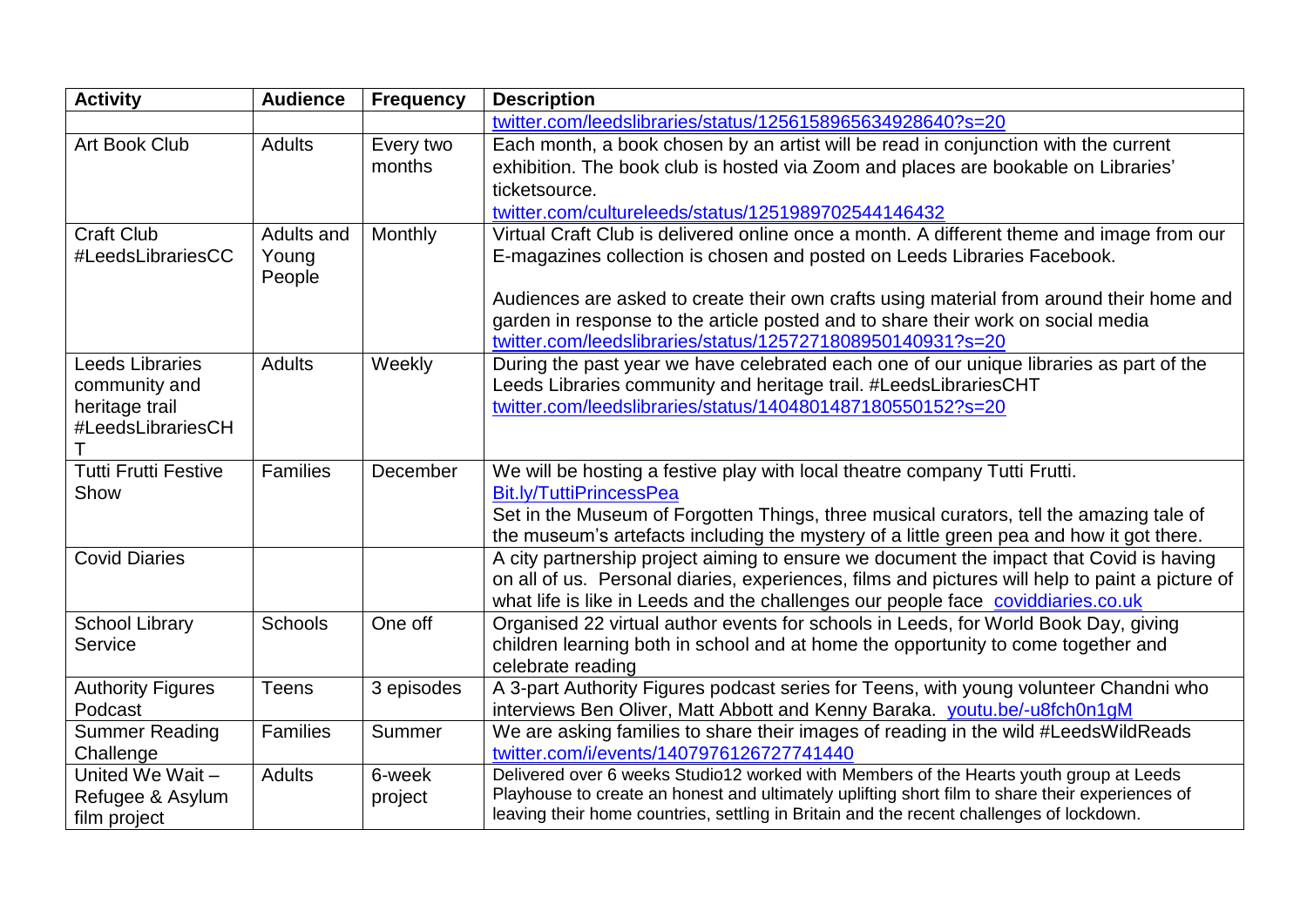| <b>Activity</b>                                                          | <b>Audience</b>              | <b>Frequency</b>    | <b>Description</b>                                                                                                                                                                                                                                                                                                                                                                                                                                                                                                                                                                                                                                                                                                                                                                                                                                                                                                                                                                                                                                                                                                                                                                                                                                                                                                                                                                                    |
|--------------------------------------------------------------------------|------------------------------|---------------------|-------------------------------------------------------------------------------------------------------------------------------------------------------------------------------------------------------------------------------------------------------------------------------------------------------------------------------------------------------------------------------------------------------------------------------------------------------------------------------------------------------------------------------------------------------------------------------------------------------------------------------------------------------------------------------------------------------------------------------------------------------------------------------------------------------------------------------------------------------------------------------------------------------------------------------------------------------------------------------------------------------------------------------------------------------------------------------------------------------------------------------------------------------------------------------------------------------------------------------------------------------------------------------------------------------------------------------------------------------------------------------------------------------|
|                                                                          |                              |                     | "I am sure the books saved my life!" As part of #RefugeeWeek2021 we created 'We Walk<br>With You' with @ArtsTogetherLDS Filmed in Leeds Central Library, @Studio12Leeds<br>member, Rahman tells his story of feeling safe in arts<br>spaces.youtu.be/K7wITr2rKzI?list=PLAbXg1ADT_6BWKZtG63Btp2_YKv-tLUXr                                                                                                                                                                                                                                                                                                                                                                                                                                                                                                                                                                                                                                                                                                                                                                                                                                                                                                                                                                                                                                                                                              |
| <b>Ingenious Awards</b>                                                  | Young<br>people<br>aged 7-14 | Ongoing             | Working together, Leeds Libraries, Leeds Museums and the University of Leeds will<br>create a modular STEAM-focused series of activities, focusing on tackling environmental<br>issues and using developments in technology for societal and environmental good<br>raeng.org.uk/grants-prizes/grants/ingenious-grant/current-awards                                                                                                                                                                                                                                                                                                                                                                                                                                                                                                                                                                                                                                                                                                                                                                                                                                                                                                                                                                                                                                                                   |
| <b>Enterprise Club and</b><br>talks.<br><b>Business and IP</b><br>Centre | <b>Adults</b>                | Ongoing             | You can book a free one to one consultation with specialists including business advisors,<br>accountants, and IP attorneys, and attend a range of free events and workshops to help<br>you start-up and grow your business. eventbrite.co.uk/o/business-amp-ip-centre-leeds-<br>2985198129                                                                                                                                                                                                                                                                                                                                                                                                                                                                                                                                                                                                                                                                                                                                                                                                                                                                                                                                                                                                                                                                                                            |
| Studio12                                                                 | YP 16-30                     | Tuesday -<br>Friday | Website relaunch: Responding to studio12 member feedback we overhauled our online<br>service provision, by building a new website equipped to be a one-stop resource for<br>creatives in the Leeds community and beyond. Content is sourced, curated, and<br>uploaded on a regular basis to maintain its relevance. It includes an opportunities page<br>with online events, funding, commissions, talent development schemes, business support<br>and creative jobs. It also includes industry guides for music, film and writing. In addition<br>there is a Covid-19 Support Guide for artists including health and wellbeing advice. The<br>Studio12 website provides valuable opportunities for people to enter the industries via<br>non-traditional academic routes, and now receives over 1,000 visits a month. This is an<br>engagement increase of over 10 times the amount of visits received pre-pandemic.<br>Bookable 1:1s: Recently we supported a member applying for a 1-year prestigious art<br>residency in the Netherlands. We have also just signposted and supported a member in<br>applying for over £8k in the ACE DCYP programme, results pending<br><b>Online Masterclasses:</b> We worked in partnership with the British Library and acclaimed<br>producer / rapper Awate, who gave two music production masterclasses into his <b>British</b><br><b>Library Residency.</b> |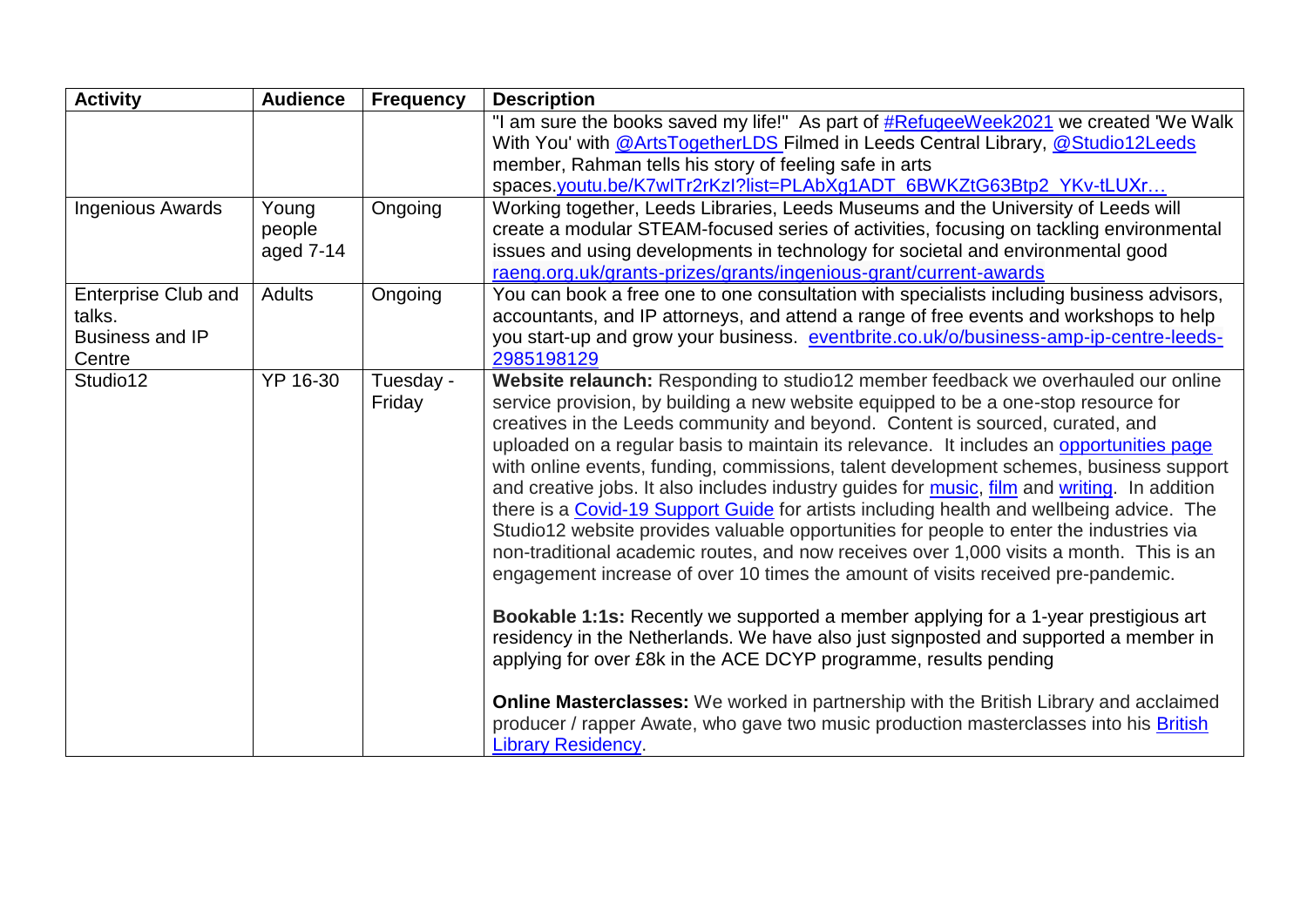#### **Appendix 2: The staffing structure of Leeds Libraries**